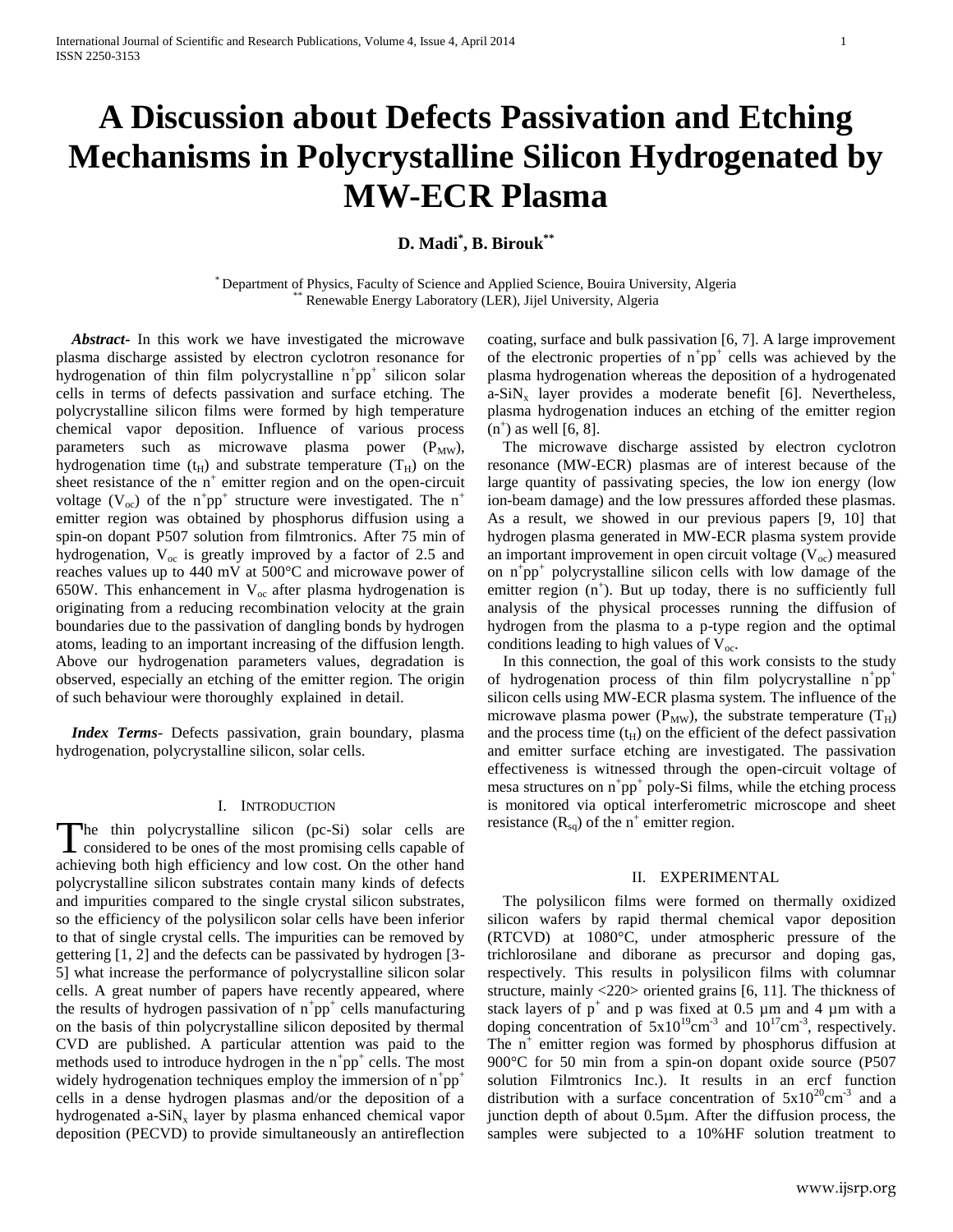remove the residual dopant oxide on the surface. An average sheet resistance of the n<sup>+</sup> emitter region of 30  $\Omega/\square$  was measured by the four-point probe technique. As for the solar cell structure, we used the side-contacted mesa. Access to the  $p^+$  back surface field region was made by reactive ion etching (RIE), where  $SF<sub>6</sub>$ gas etches the  $n^+p$  with a rate of 1.6 $\mu$ m/min, thus forming a mesa cell. However, the mesa contact structure used here resulted in high series resistances, and therefore small short circuit currents were measured.

 Hydrogenation experiments were carried out using MW-ECR plasma system (Roth & Rau) at ICUBE (formely InESS) laboratory, Strasbourg University, France. A schematic of such system has been shown elsewhere [6]. Hydrogen gas was excited by 2.45GHz microwave in a resonant chamber, where a magnetic field is applied to maintain the ECR condition. The gas pressure of plasma was 0.6 Pa at a hydrogen flux  $(H_2)$  of 30 sccm and the hydrogenation time was changed in the range of 15 to 90 min. The microwave (MW) plasma power and hydrogenation (substrate) temperature were varied from 100 W to 650 W and 250°C to 500°C, respectively. In all cases, the input MW power and the reflection were monitored, there was little reflection  $\approx$  100.5%). In order to avoid out-diffusion of hydrogen during the cool-down phase, the plasma was maintained around 10 to 20 min until the substrate temperature reached to 280°C.

## III. RESULTS AND DISCUSSIONS

 The electrical properties of polycrystalline silicon are dominated by grain boundary defects. So, the measured Voc of the as-deposited silicon film was  $180 \pm 10$  (mV). In our study, the hydrogenation experiments of mesa cells through the n+ emitter have been carried out in MW-ECR plasma system (Roth & Rau). Such system allows the user to manipulate various operating parameters so as to optimize the hydrogenation process.

## *A. Effect of microwave plasma power*

Initially, the influence of MW plasma power,  $P_{MW}$ , which was varied from 100 to 650W, on  $V_{oc}$  was analyzed. The plasma process was carried out at 400°C for 1 hour. Fig.1 plots the evolution of  $V_{\text{oc}}$  as a function of the MW plasma power. At  $P_{\text{MW}}$ of 100W, the hydrogen plasma could not be initiated. Therefore, the measured  $V_{\text{oc}}$  is almost unchanged compared to that of the non-hydrogenated pc-Si  $n^+pp^+$  silicon solar cells. With further increase of  $P_{MW}$ , a significant and continuous increase of  $V_{oc}$  is observed. For a  $P_{MW}$  of 650W,  $V_{oc}$  reached to 370 mV. This improvement in  $V_{oc}$  is due to the passivation of defects states at the grain boundaries and suppression of the band bending, which act as barriers for majority carriers and recombination sites for minority carriers. Our results are in good concordance with those reported elsewhere [12-14]. Although we did not examine the plasma content in our plasma system, it is expected that electrons act as the agents that absorb the microwave energy at these low discharge pressures [15, 16]. In addition, the ionization of hydrogen species will occur by a collision with the energetic electrons, resulting in the formation of H<sup>+</sup> ions. With increase in MW plasma power, more and more  $H_2$  molecules could be excited, dissociated and ionized, leading to an increase in both  $H^+$  and electron densities. The incident  $H^+$  impinging the sample surface in contact with plasma is usually caused by the divergent

magnetic field and the sheath potential originating from the differences in ion and electron velocities. The increased of microwave plasma power give rise to an increase in  $H^+$  reaching the  $n^{+}$  surface. The question is how hydrogen diffuses from the n + surface to p-type region. According to Johnson [17], the charge state of hydrogen  $(H^+, H^-)$  and  $H^0$ ) in silicon depends on the Fermi level position in the band gap. It is also assume that near and above room temperature charge change,  $H^+ \leftrightarrow H^-$ , occurs through the state configuration of  $H^0$  [17, 18]. Accordingly, it could be assumed that  $H^0$  species have an extremely high diffusion coefficient compared to capture an electron or another  $H^0$  to give respectively  $\dot{H}$  or  $H_2$ . Consequently,  $H^+$  absorb an electron at the n<sup>+</sup> surface to become  $H^0$  ( $\dot{H}^+$  +  $\dot{e} \rightarrow H^0$ ) and the  $H^0$  diffuse away toward the p-type region without a Coulomb barrier to overcome [17]. After traversing the depletion layer, a neutral hydrogen atom would be ionized by capturing a free hole  $(H^0 + h^+ \rightarrow H^+)$  and continue to diffuse as a proton into the p-type substrate. Then, defects passivation would progress with increasing MW plasma power which gives rise to an increasing availability of atomic hydrogen reaching the p-type region. Based on hydrogen diffusion coefficient data [19], the penetration depth of hydrogen H in the n-silicon layer and  $H^+$ and  $H^0$  in the p-silicon layer can be estimated to be 68.4  $\mu$ m, 74.6 and 130 µm, respectively. This means that the solubility of hydrogen in silicon is reached under the selected conditions of MW-ECR plasma hydrogenation. However, because of the type of the charges, n<sup>+</sup>-type region in the structure used for the  $V_{\text{oc}}$ measurements could hinder the diffusion of the hydrogen atoms through the whole sample and therefore could reduce the passivation effectiveness of defects. Another road that may be influence the hydrogen diffusion in polysilicon is the presence of oxygen. It has been often suggested that the high electrical activity of grain boundaries in polysilicon deposited at high temperature is linked to decoration by oxygen atoms [11, 20]. The origin of the oxygen is probably from the bulk and/or from the surface or other defects [20]. In this case hydrogen will diffuse slowly because the presence of oxygen lowers the



propensity for generation of vacancies [21, 22].

Figure 1: Influence of microwave plasma power on open-circuit voltage measured on the pc-Si  $n^+pp^+$  mesa cells. The hydrogenation conditions are indicated.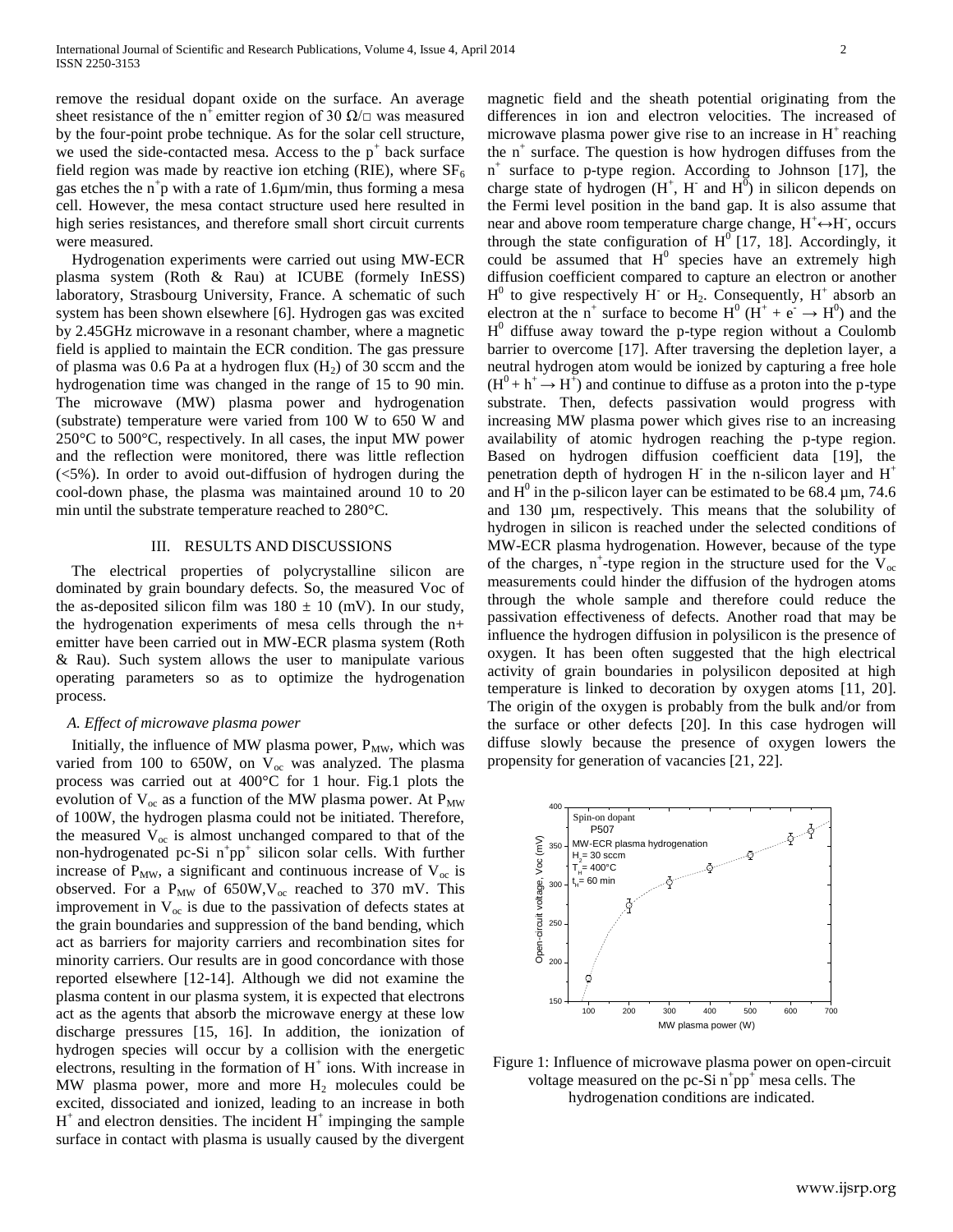In addition to the passivation of defects, the MW-ECR plasma produces etching of  $n^+$  region and thereby increases the emitter sheet resistance [9, 10]. Measurements of the emitter sheet resistance  $(R_{sq})$  of the  $n^+pp^+$  structures by the four-point probe technique showed an increase by a factor of 4 to 8 after MW-ECR plasma hydrogenation. In figure 2, we present the etched layer thickness and the difference in emitter sheet resistance before and after hydrogenation as a function of the microwave plasma power. A slight layer thickness etching of  $n^+$  region was measured by optical interferometry at 650W accompanied with slow increase in  $R_{sq}$ . When MW plasma power decreases, etching and  $R_{sq}$  simultaneously increase to reach a maximum near 300W. However, at 200W the total thickness of the emitter was almost completely etched and the four-point probe technique was not valid to give a correct measure of the emitter sheet resistance. Etching of the silicon surface in the presence of hydrogen plasma is a competition between electron-enhanced etching of the silicon surface and redistribution of silicon from electron induced decomposition of the etch product [23]. This usually involves the presence of  $H_2$  on the silicon surface, reaction between hydrogen and the silicon atoms to form an adsorbed product molecule, and finally desorption of the product molecule into the gas phase [24]. The consequence of the above processes are largely determined by both electrons and ions energies. An increase of MW plasma power enhances the ionization of hydrogen (low density of H<sub>2</sub> molecules on silicon surface) and hence the plasma density due to high frequency of inelastic collisions between hydrogen and electrons, which results in the decrease of electron energy [16]. Consequently, density of molecular hydrogen in the plasma and on silicon surface could be less. In such a case, electron induced etching via hydrogen molecules on silicon surface might be diminished. Therefore in the present investigation, a decreasing trend of etching level with the increase of MW plasma power was observed. At a MW power of 200W, the average electron energy could be lower than the threshold energy of 15-30 eV required for inelastic collision [25] to create hydrogen ions, consequently silicon surface is mostly covered with molecular hydrogen. Therefore, most of the electrons remain in the higher energy. In such case, electron induced etching prevails, which is obvious at a MW plasma power of 200W in the present study as shown in Fig. 2.



Figure 2: Etched layer thickness and the difference in emitter sheet resistance without and with hydrogenation versus microwave plasma power.

#### *B. Effect of substrate temperature*

Fig. 3 plots the open-circuit voltage of hydrogenated  $n^+pp^+$ mesa cells versus samples temperature in the MW-ECR plasma system for a fixed MW plasma power, hydrogen gas flux and hydrogenation time. Clearly, the influence of the temperature is very important. The  $V_{\alpha c}$  increases drastically with the substrate temperature from 180 mV before hydrogenation to 425 mV after 60 min of hydrogenation at 500°C. This can be explained by the diffusion constant of hydrogen atoms in silicon leading to higher diffusion lengths for higher temperatures. Also, we can see in fig. 3 that  $V_{\text{oc}}$  begin to saturate at temperature higher than 450 $^{\circ}$ C resulting probably from a competition between in-diffusion and out diffusion of hydrogen into silicon [6].



Figure 3: Open-circuit voltage versus hydrogenation temperature measured on pc-Si  $n^+pp^+$  mesa cells. The hydrogenation time is 60 min, the MW power is 650W and  $H_2$  flow is 30 sccm

The substrate temperature has also a significant effect on the emitter sheet resistance of the  $n^+pp^+$  structures. Figure 4 plots the emitter sheet resistance of hydrogenated  $n^+pp^+$  mesa cells versus substrate temperature in the MW-ECR plasma system. For MW



Figure 4: Measured sheet resistance versus hydrogenation temperature of  $n^+pp^+$ -type made on CVD pc- Si layers. The hydrogenation time is 60 min, the MW plasma power is 650W and  $H_2$  flow is 30 sccm.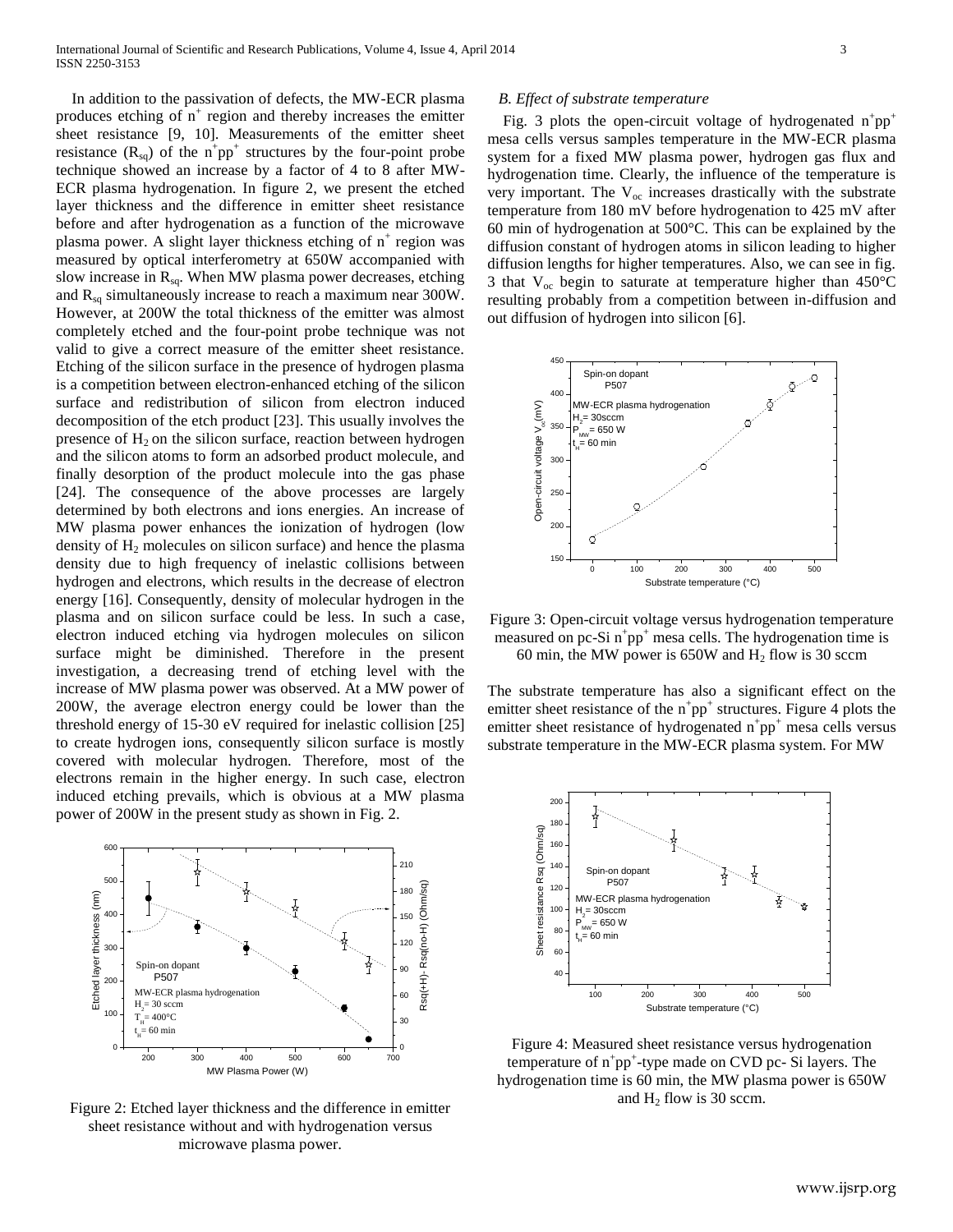plasma power of 650W and after 60 min of hydrogenation, the sheet resistance  $R_{sq}$  showed an increase by a factor of 3–6 depending on substrate temperature. Indeed, the slight increase in  $R_{sq}$  is observed at 500°C. When the substrate temperature decreases,  $R_{sq}$  increases to reach a maximum at 100 $^{\circ}$ C. These observations can be correlated to the etching of the emitter region during hydrogenation. Indeed, it can be explained by the following statements: (1) high MW plasma power increases the number of ionized species in the plasma, which increases the probability for reactive species to reach the sample surface; (2) high density of hydrogen species on the silicon surface induces a very high recombination probability, and (3) at low temperature, the interactions of the reactive species with the silicon surface are more important that for high temperature, increasing the each rate through longer average time spent on the surface for the reactive species. The fact that hydrogen etching becomes more efficient at low temperature has also been predicted theoretically by Van de Walle [26].

#### *C. Effect of hydrogenation time*

The hydrogenation time and the concentration of hydrogen introduced into the samples are important parameters for an effective passivation of defects. In figure 5, the measured opencircuit voltage,  $V_{\text{oc}}$ , is presented as a function of hydrogenation time. It can be seen that the electronic properties of the polycrystalline silicon films dramatically improved with time compared to the ones of as-prepared pc-Si. Improvement of  $V_{\infty}$ saturates and even decreases for prolonged hydrogenation times. Indeed, values of  $V_{oc}$  approaching 440 mV and 425 mV were measured for 75 min and 90 min, respectively.



Figure 5: Measured open-circuit voltage versus hydrogenation time of polysilicon based  $n^+pp^+$  solar cells. The hydrogenation temperature is  $500^{\circ}$ C and H<sub>2</sub> flow is 30 sccm.

 The hydrogenation time dependence of the passivation efficiency arises from the concentration of hydrogen introduced into the  $n^+pp^+$  silicon solar cells. The enhancement of  $V_{\infty}$  is due to the passivation of defect states at grain-boundaries. The increase of  $V_{oc}$  with hydrogenation time means a higher concentration of hydrogen penetrates deeply in the polysilicon layer and therefore passivates more defects like dangling bonds. However, the decrease of the  $V_{\text{oc}}$  for long plasma hydrogenation time can be attributed to the formation of defects. In fact, many

researchers reported that hydrogenation could influence silicon in two ways: it passivates the defects by hydrogen bonding and also generates new defects [27]. When hydrogenation is completed, the hydrogen concentration might exceed the concentration of broken bonds by about two orders of magnitude [28]. The excess of hydrogen can be bonded to weak Si-Si bonds thus leading to the formation of two Si-H complexes: a hydrogen atom involved in a Si-Si bond produces dangling bonds. Other possible defects induced by excessive hydrogenation are  $Si-H<sub>2</sub>$  inside the grains rather than at grain boundaries [29] and a formation of subsurface defects that result from the accumulation of diatomic hydrogen  $(H^*_{2})$  which are usually located at a depth of 100 nm from the surface [30]. The formation of vacancy-H complexes can decrease the open circuit voltage as well.

It can be noticed that the conditions yielding high  $V_{oc}$  values (fig. 5) correspond to those that cause substantial etching of the pc-Si surface. Indeed, figure 6 plots the measured sheet resistance of of  $n^+pp^+$ -type made on CVD pc-Si layers versus hydrogenation time. Clearly, the influence of the time is very important. The sheet resistance  $R_{sq}$  increases gradually with the time from 30  $\Omega/\Box$  before hydrogenation to 196  $\Omega/\Box$  after 90 min of hydrogenation at 500°C. This can be explained by the etching rate constant of emitter region by hydrogen plasma treatment leading to higher etching rate for long times of hydrogenation.



Figure 6: Evolution of sheet resistance versus hydrogenation time of n<sup>+</sup>pp<sup>+</sup> polysilicon based cells. The hydrogenation was carried out at 500 $^{\circ}$ C for 30sccm of H<sub>2</sub> flow and MW plasma power of 650W.

 Finally, another mechanism most likely influence the opencircuit voltage values of our polysilicon solar cells is the damage of emitter region induced by the MW-ECR plasma hydrogenation. Such damage actually has an advantage as it increases the concentration of trapped hydrogen near the surface and allows more hydrogen to diffuse into the material [22]. On the other hand it reduces the phosphorus concentration in the  $n^+$ region used for the  $V_{oc}$  measurements. This phenomenon leads to an increased in leakage current and consequently to a decrease in the photo-generation rate of the material [31].

### IV. CONCLUSION

 In this work we have investigated the effect of microwave plasma discharge assisted by electron cyclotron resonance on the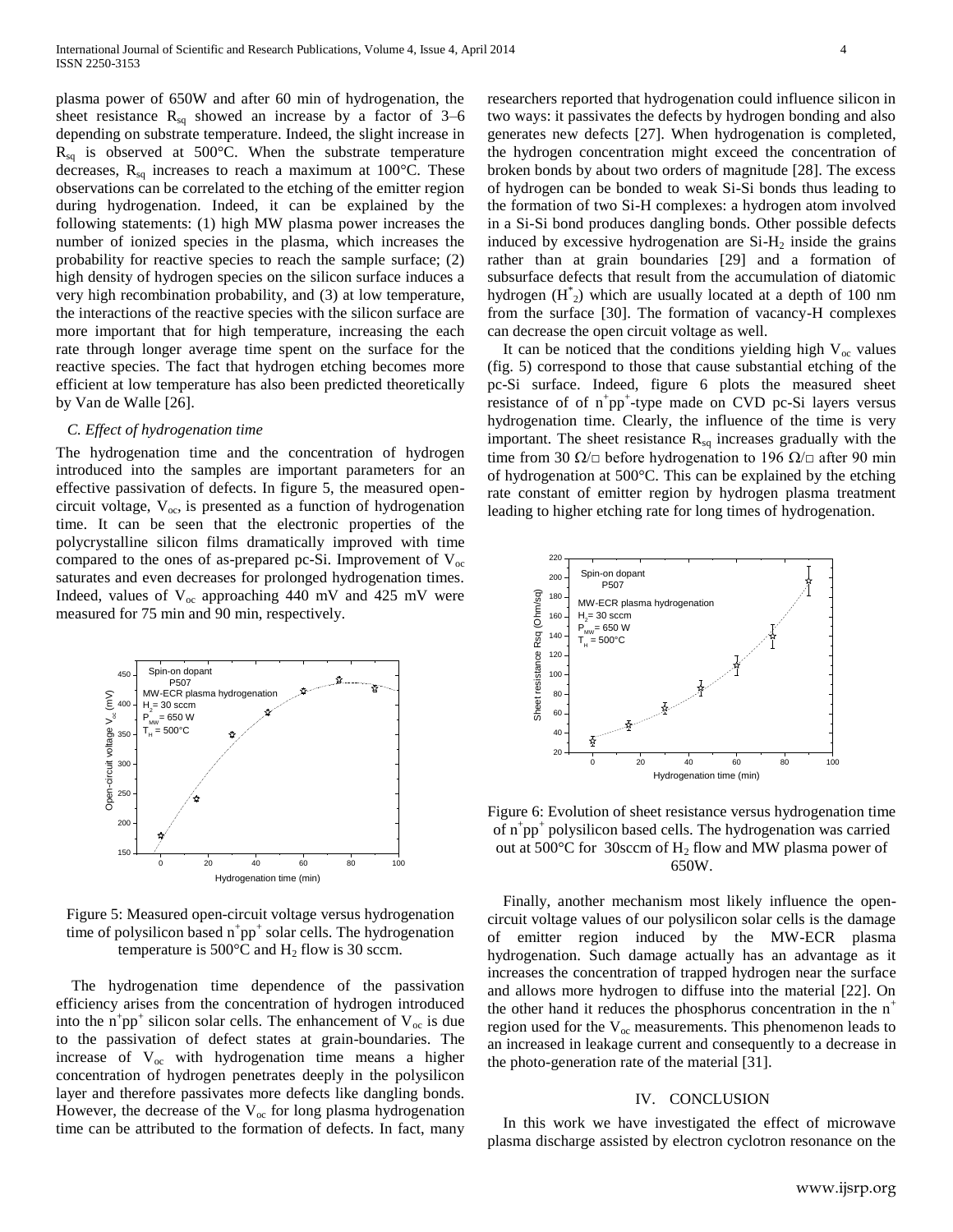electronic properties of  $n^+pp^+$  mesa structure solar cells made on fine-grained polycrystalline silicon films. We observed a large improvement of the open-circuit voltage by using microwave plasma power at 650W. Thus, the recombination strength of defects located at the grain boundaries is strongly reduced and the  $V_{\text{oc}}$  increased from 180 mV before plasma hydrogenation to 370 mV after 60 min of hydrogenation at 400°C and 30 sccm of hydrogen flow. However, MW-ECR plasma hydrogenation induces an etching of the emitter as well. The optimization of MW-ECR plasma hydrogenation of pc-Si  $n^+pp^+$  solar cells as well as the physical processes running the interplay between the silicon surface and the hydrogenation conditions is evoked. Finally, we find that conditions yielding high  $V_{\text{oc}}$  values up to 440 mV correspond to those that cause substantial etching of the poly-Si surface.

#### ACKNOWLEDGMENTS

The main author would like to express his gratitude to A. Slaoui for providing thin polycrystalline silicon, for their encouragements and helpful discussions. He would also like to express his thanks to the personnel of the ICUBE (formely InESS) laboratory for their help and cooperation.

#### **REFERENCES**

- [1] L.A. Verhoef, P. P. Michiels, W. C. Sinke, C. M. M. Denisse, M. Hendriks, and R. J. C. van Zolingen, "Combined impurity gettering and defect passivation in polycrystalline silicon solar cells," Appl. Phys. Lett., vol. 57, pp. 2704-2706, September 1990.
- [2] S. Martinuzzi, H. ElGhitani, D. Sarti, and P. Torchio, "Influence of phosphorus external gettering on recombination activity and passivation of defects in polycrystalline silicon," Proc. of 20th IEEE Conf. Photovoltaic Specialists Las Vegas, p. 1575, 1988.
- [3] J. Coppye, J. Szlufcik, H. E. Elgamel, M. Ghannam, P.De Schepper, J. Nijs, and R. Mertens, "Effect of hydrogen of hydrogen plasma passivation on the efficiency of polycrystalline silicon solar cells," Proc. of 10th. IEEE Conf. Photovoltaic Specialists Lisbon, p. 873, 1991.
- [4] K. Nishioka, T. Yagi, Y. Uraoka, and T. Fuyuki, "Effect of hydrogen plasma treatment on grain boundaries in polycrystalline silicon solar cell evaluated by laser-beam-induced current," Sol. Energy Mater. Sol. Cells, vol. 91, pp. 1-5, June 2006.
- [5] L. Carnel, I. Gordon, K. Van Nieuwenhuysen, D. Van Gestel, G. Beaucarne, and J. Poortmans, "Defect passivation in chemical vapor deposited fine-grained polycrystalline silicon by plasma hydrogenation," Thin Solid Films, vol. 487, pp. 147-151, March 2005.
- [6] A. Slaoui, E. Pihan, I. Ka, N.A. Mbow, S. Roques, and J.M. Koebel, "Passivation and etching of fine-grained polycrystalline silicon films by hydrogen treatment," Sol. Energy Mater. Sol. Cells, vol. 90, pp. 2087–2098, April 2006.
- [7] G. P. Pollack, W. F. Richardson, S. D. S. Malhi, T. Bonifield, H. Shichijo, S. Banerjee, M. Elahy, A. H. Shah, R. Womack, and P. K. Chatterjee, "Hydrogen passivation of polysilicon MOSFET's from a plasma nitride source," IEEE Electron Dev. Lett., vol. EDL-5, pp. 468-470, November 1984.
- [8] D. R. Campbell, "Enhanced conductivity in plasma‐hydrogenated polysilicon films," Appl. Phys. Lett., vol. 36, pp. 604-606, January 1980.
- [9] D. Madi, A. Focsa, S. Roques, S. Schmitt, A. Slaoui, and B. Birouk, "Effect of MW-ECR Plasma Hydrogenation on Polysilicon Films based Solar Cells," Energy Procedia, vol. 2, pp. 151-157, December 2010.
- [10] D. Madi, P. Prathap, A. Focsa, A. Slaoui, and B. Birouk, "Effective Hydrogenation and Surface Damage Induced by MW-ECR Plasma of Fine-Grained Polycrystalline Silicon," Appl. Phys. A, vol. 99, pp. 729-734, March 2010.
- [11] G. Beaucarne, S. Bourdais, A. Slaoui, and J. Poortmans, "Thin-film polysilicon solar cells on foreign substrates using direct thermal CVD:

material and solar cell design," Thin Solid Films, vol. 403-404, pp. 229- 237, February 2002.

- [12] R. A. Ditizio, G. Liu, S. J. Fonash, B. C. Hseih, and D. W. Greve, "Short time electron cyclotron resonance hydrogenation of polycrystalline silicon thin-film transistor structures," Appl. Phys. Lett., vol. 56, pp. 1140-1142, March 1990.
- [13] T. Unagami, and T. Takeshita, "High-Performance Poly-Si TFT'S with ECR-Plasma Hydrogen Passivation," IEEE Trans. Electron Dev., vol. 36, pp. 529-533, March 1989.
- [14] Y. Okamoto, and H. Tamagawa, "Productions of large area high current ion beams," Rev. Sci. Instrum., vol. 43, pp. 1193-1197, March 1972.
- [15] E. Hyman, K. Tsang, and A. Drobot, "One-point numerical modeling of microwave plasma chemical vapor deposition diamond deposition reactors," J. Vac. Sci. Technol. A, vol. 12, pp. 1474-1479, July/August. 1994.
- [16] S. F. Yoon, K. H. Tan, Q. Zhang, M. Rusli, J. Ahn, and L. Valeri, "Effect of microwave power on the electron cyclotron resonance plasma," Vacuum, vol. 61, pp. 29-35, September 2000.
- [17] N. M. Johnson, "Electric field dependence of hydrogen neutralization of shallow-acceptor impurities in single-crystal silicon," Appl. Phys. Lett., vol. 47, pp. 874-876, August 1985.
- [18] C. Herring, N. M. Johnson, and C. G. Van de Walle, "Energy levels of isolated interstitial hydrogen in silicon," Phys. Rev. B, vol. 64, pp. 125209- 1-125209-27, September 2001.
- [19] R. Rizk, P. De Mierry, D. Ballutaud, M. Aucouturier, and D. Mathiot, "Hydrogen diffusion and passivation processes in p- and n-type crystalline silicon," Phys. Rev. B, vol. 44, pp. 6141-6151, September 1991.
- [20] L. L. Kazmerski, and J. R. Dick, "Determination of grain boundary impurity effects in polycrystalline silicon," J. Vac. Sci. Technol. A, vol. 2, pp. 1120- 1122, November 1983.
- [21] H. E. A. Elgamel, J. Nijs, R. Mertens, M. G. Mauk, and A. M. Barnett, "Hydrogen in polycrustalline silicon solar cell material: its role and characteristics**," Sol.** Energy. Mater. Sol. Cells," vol. 53, pp. 277-284, June 1998.
- [22] B. L. Sopori, X. Deng, J. P. Benner, A. Rohatgi, P. Sana, S. K. Estreicher, Y. K. Park**,** and M. A. Roberson, "Hydrogen in silicon: A discussion of diffusion and passivation mechanisms," Sol. Energy. Mater. Sol. Cells, vol. 41/42 pp. 159-169, June 1996.
- [23] H. P. Gillis, D. A. Choutov, P. A. Steiner IV, J. D. Piper, J. H. Crouch,P. M. Dove, and K. P. Martin, "Low energy electron-enhanced etching of Si(100) in hydrogen/helium direct‐current plasma**,"** Appl. Phys. Lett., vol. 66, pp. 2475-2477, March 1995.
- [24] H. F. Winters, "The role of chemisorptions in plasma etching," J. Appl. Phys., vol. 49, pp. 5165-5170, October 1978.
- [25] SC. Brown, Basic data of plasma physics. Cambridge, MA: The MIT Press, 1966.
- [26] C. G. Van de Walle, F. R. MacFeely, and S. T. Pantelides, "Fluorine-silicon reactions and the etching of crystalline silicon," Phys. Rev. Lett., vol. 61, pp. 1867-1870, October 1988.
- [27] T. Yamazaki, Y. Uraoka, and T. Fuyuki, "Large grain polycrystalline Si thin films by nucleation controlled chemical vapor deposition using intermittent source gas supply," Thin Solid Films, vol. 487, pp. 26-30, September 2005.
- [28] N.H. Nickel, N.M. Johnson, and W.B. Jackson, "Hydrogen passivation of grain boundary defects in polycrystalline silicon thin films," Appl. Phys. Lett., vol. 62, pp. 3285-3287, March 1993.
- [29] K. Kitahara, S. Murakami, A. Hara, and K. Nakajima, "Correlation between electron mobility and silicon-hydrogen bonding configurations in plasmahydrogenated polycrystalline silicon thin films," Appl. Phys. Lett., vol. 72, pp. 2436-2438, March 1998.
- [30] N. H. Nickel, G. B. Anderson, and J. Walker, "Hydrogen-Induced Platelets in Disordered Silicon," Solid State Comm., vol. 99, pp. 427 – 431, April 1996.
- [31] G. Rajagopalan, N.S. Reddy, H. Ehsani, I.B. Bhat, P.S. Dutta, R.J. Gutmann, G. Nichols, and O. Sulima, "A Simple single-step diffusion and emitter etching process for high-efficiency gallium-antimonide thermophotovoltaic devices," J. Electronic Mater., vol. 32, pp. 1317-1321, May 2003.